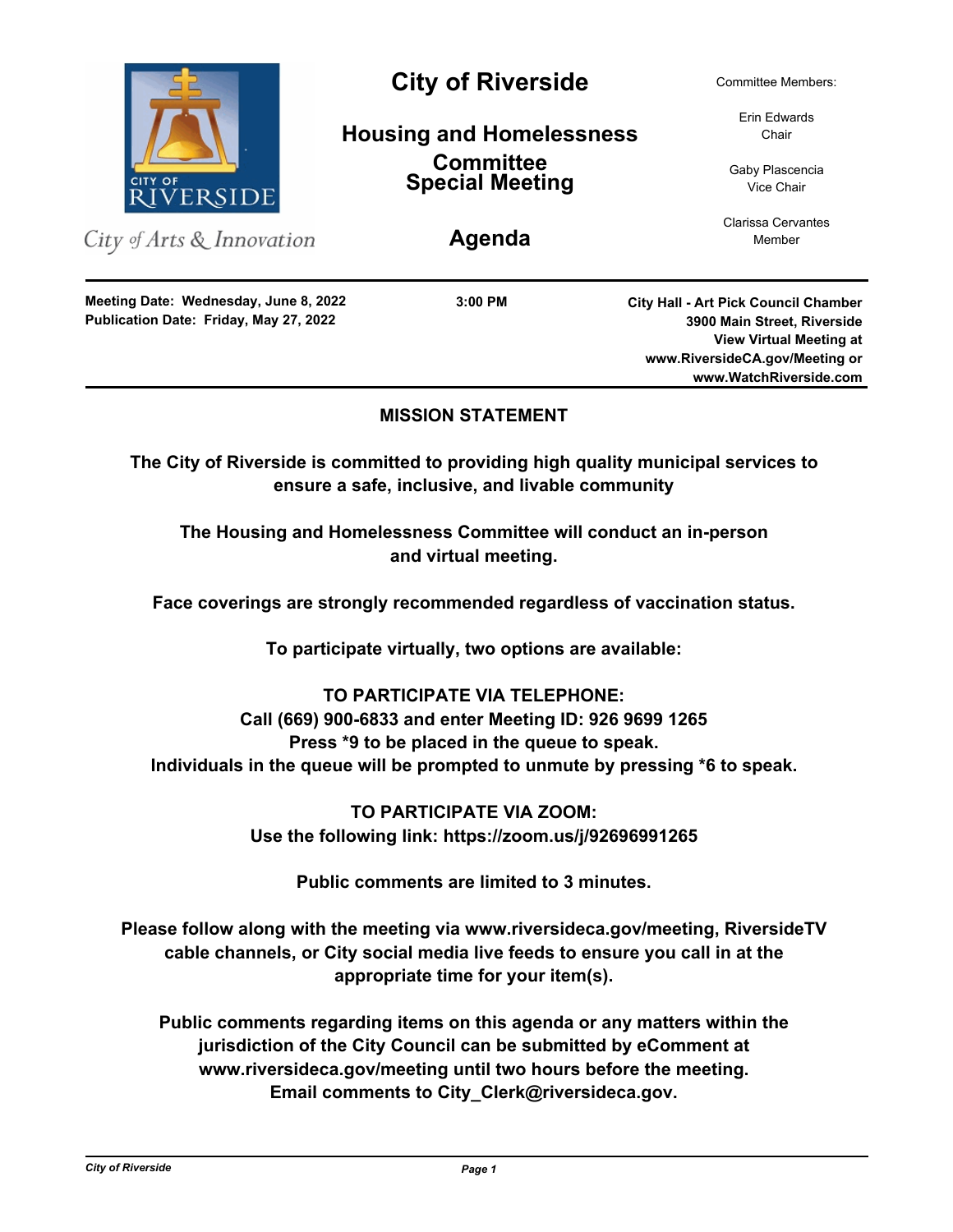**Pursuant to the City Council Meeting Rules adopted by Resolution No. 23618, the Members of the City Council and the public are reminded that they must preserve order and decorum throughout the Meeting. In that regard, Members of the City Council and the public are advised that any delay or disruption in the proceedings or a refusal to obey the orders of the City Council or the presiding officer constitutes a violation of these rules.**

**The City of Riverside is committed to fostering a respectful workplace that requires all employees and external stakeholders to embrace a culture of transparency and inclusivity. This includes acceptable behavior from everyone; a workplace that provides dignity, respect, and civility to our employees, customers, and the public they serve. City meetings should be a place where all members of our community feel safe and comfortable to participate. While there could be a high level of emotion associated with topics on this agenda, the City would like to set the expectation that all members of the public use language appropriate to a collaborative, professional, and respectful public environment.**

**The City is resolute in its commitment to eliminate any form of harassment, discrimination, or retaliation in the workplace. The City maintains a zero-tolerance policy for harassment, discrimination, and retaliation in compliance with new harassment and discrimination laws.**

**\* \* \* \* \* \* \***

LISTENING ASSISTIVE DEVICES are available for the hearing impaired. The City of *Riverside wishes to make all of its public meetings accessible to the public. Upon request, this agenda will be made available in appropriate alternative formats to persons with disabilities, as required by 42 U.S.C. §12132 of the Americans with Disabilities Act of 1990. Any person with a disability who requires a modification or accommodation in order to participate in a meeting should direct such request to the City's ADA Coordinator at 951-826-5427 at least 72 hours before the meeting, if possible. TTY users call 7-1-1 for telecommunications relay services (TRS).*

*Agenda related writings or documents provided to the Committee are available in the Office of the City Clerk, at www.RiversideCA.gov/Meeting, and in the binder located near the entrance of the Art Pick Council Chamber.*

*PLEASE NOTE--The numerical order of items on this agenda is for convenience of reference. Items may be taken out of order upon request of the Members of the Committee.*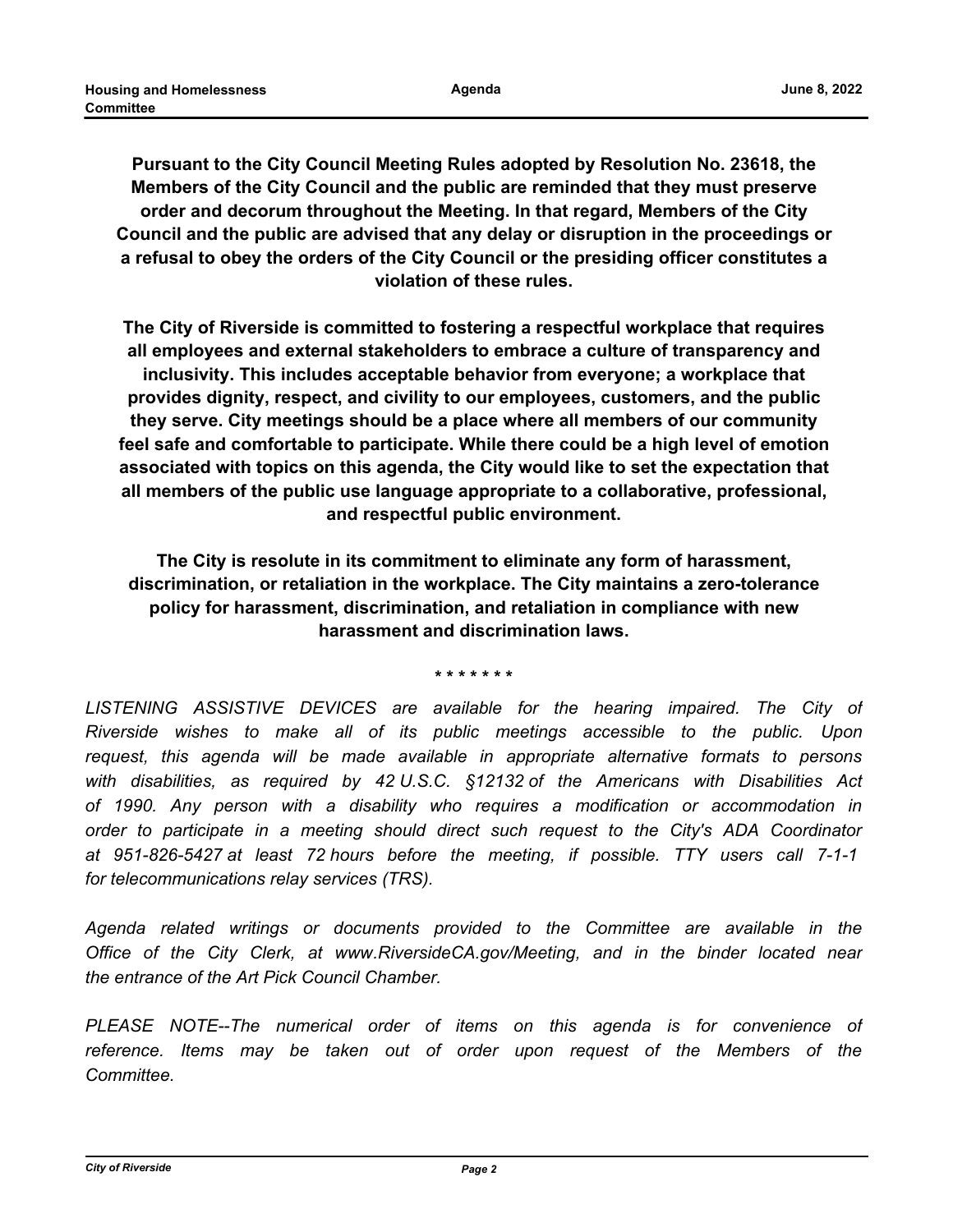## **3:30 P.M.**

### CHAIR CALLS MEETING TO ORDER

### PUBLIC COMMENT

*Audience participation is encouraged. Public comments are limited to 3 minutes.*

1 To comment on any matters within the jurisdiction of the Committee, you are invited to participate in person or call at (669) 900-6833 and enter Meeting ID: 926 9699 1265. Press \*9 to be placed in the queue to speak. Individuals in the queue will be prompted to unmute by pressing \*6 when you are ready to speak.

To participate via ZOOM, use the following link: https://zoom.us/j/92696991265, select the "raise hand" function to request to speak. An on-screen message will prompt you to "unmute" and speak.

#### DISCUSSION CALENDAR

*Audience participation is encouraged. Public comments are limited to 3 minutes. Via phone: Press \*9 to be placed in the queue to speak when the discussion item is called. Via Zoom: Select the "raise hand" function to request to speak. An on-screen message will prompt you to "unmute" and speak.*

2 Conceptually approve draft Five-Year Plan to reduce homelessness, including Homeless Housing, Assistance and Prevention (HHAP-3) and HOME Investment Partnerships-ARP draft regional outcome goals (All Wards) (20-minute presentation)

Lorissa Villarreal, Homeless Solutions Officer

[Report](http://riversideca.legistar.com/gateway.aspx?M=F&ID=db1f865e-6dfe-4718-b2c4-7dfdac319a43.docx) *Attachments:*

> [Five-Year Plan Brochure draft](http://riversideca.legistar.com/gateway.aspx?M=F&ID=3022db18-cdcf-439f-bd27-070a6fac0a60.pdf) **[Presentation](http://riversideca.legistar.com/gateway.aspx?M=F&ID=bfb9c3e4-52d1-44b8-a498-29be2304d2e4.pdf)**

#### COMMUNICATIONS

3 Items for future Housing and Homelessness Committee consideration as requested by Members of the Committee

*\* \* \* \* \* \* \* \* \**

*The next Housing and Homelessness Committee meeting is scheduled for June 27, 2022, at 3:30 p.m.*